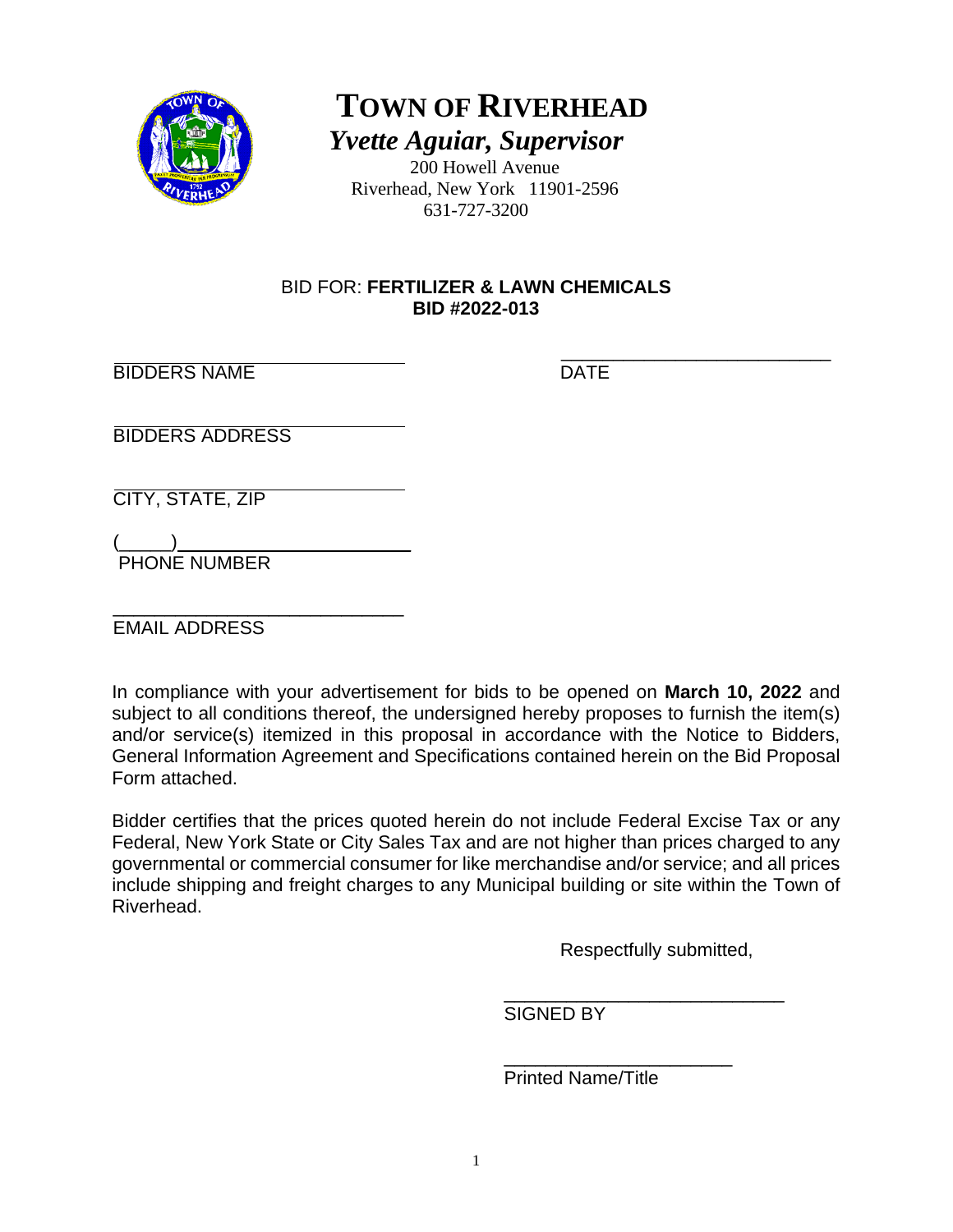# **BIDDERS ARE INVITED TO ATTEND BID OPENING**

#### **TOWN OF RIVERHEAD NOTICE TO BIDDERS**

Sealed bids for **FERTILIZER AND LAWN CHEMICALS** will be received by the Town Clerk of the Town of Riverhead at Town Hall, 200 Howell Avenue, Riverhead, New York, 11901, until **11:00 a.m.** on **March 10, 2022**, at which time all bids received shall be opened and read aloud.

Bid Specifications and/or Plans may be obtained by visiting the Town of Riverhead website at **www.townofriverheadny.gov on or after March 3, 2022**. Click on "Bid Requests" and follow the instructions to register.

**BY ORDER OF THE TOWN BOARD** 

 **OF THE TOWN OF RIVERHEAD** 

 **DIANE M. WILHELM, TOWN CLERK**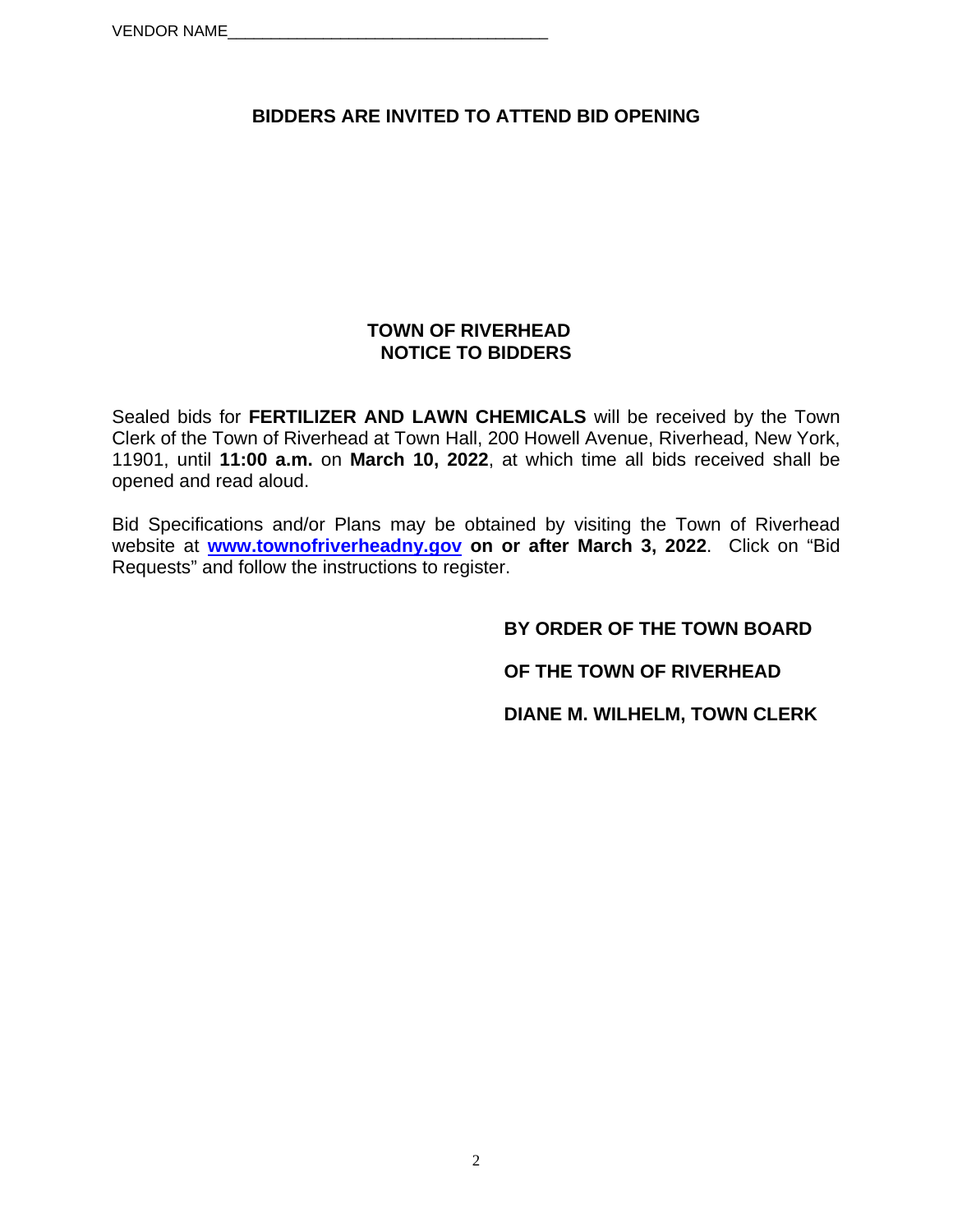# **II: GENERAL BID SPECIFICATIONS**

### **1. General Instructions**

Bidders shall be responsible to carefully examine the bid specifications. These specifications require the doing of all things necessary or proper for, or incidental to the furnishing and delivery of said parts/equipment and associated components. All things not expressly mentioned in these specifications, but involved in carrying out their intent are required by these bid specifications; and the vendor shall perform the same as though they were specifically mentioned, described and delineated. Read all documents contained in the bid specifications.

Bidders are responsible for submitting their bids to the appropriate location at or prior to the time indicated in the specifications. **No bids will be accepted after the designated time or date indicated in the bid specifications.** It is suggested that registered mail be used to submit bids. Delay in mail delivery is not an exception to the receipt of a bid.

A copy of the official bid documents may be obtained at the Town's website: www.townofriverheadny.gov. In addition to obtaining the official bid documents, any and all addendum pertaining to a particular bid or RFP are posted on the Town website. It is incumbent upon all potential bidders to view all posted addenda prior to the bid close date.

Any questions or clarification to the bid specifications or technical specifications must be submitted in writing to the Purchasing Agent at 200 Howell Ave., Riverhead, NY 11901 or by email to: baldinucci@townofriverheadny.gov prior to the bid opening, **unless otherwise stated\*.** Such questions must be in the possession of the Purchasing Agent at least 72 hours prior to the bid opening, **unless otherwise stated\*. Verbal questions will not be entertained.** 

**Bidders must submit one original copy of their bids.** The original must be sealed and clearly marked **"FERTILIZER & LAWN CHEMICALS".** All bids shall be made out on the proposal forms attached hereto and all the attached certificates must be completed and signed in compliance with the provisions of Section 103-d of the New York State General Municipal Law. All bids must be filled out in ink, or be typewritten. Bids submitted in pencil will be rejected as unresponsive. Bids which have been corrected by white out or cross out, and have not been initialed and/or dated will be rejected as unresponsive. Bid Responses may be rejected if they show any omission, irregularity, alteration of form, addition, condition, unresponsiveness, or unbalance.

Samples may be requested by the Town for the purpose of product evaluation. It is understood that samples will be provided at **no** charge to the Town and will be returned, when requested, within 30 days after the evaluation is completed, at the expense of the vendor. All samples left longer than 30 days after the evaluation period will be discarded.

The Purchasing Agent, and/or his/her designee, shall be the only one authorized to make changes or alterations to anything contained in these specifications. As stated above, any changes shall be posted as an addendum on the following website: www.townofriverheadny.gov. The Purchasing Agent reserves the right to reject all bids.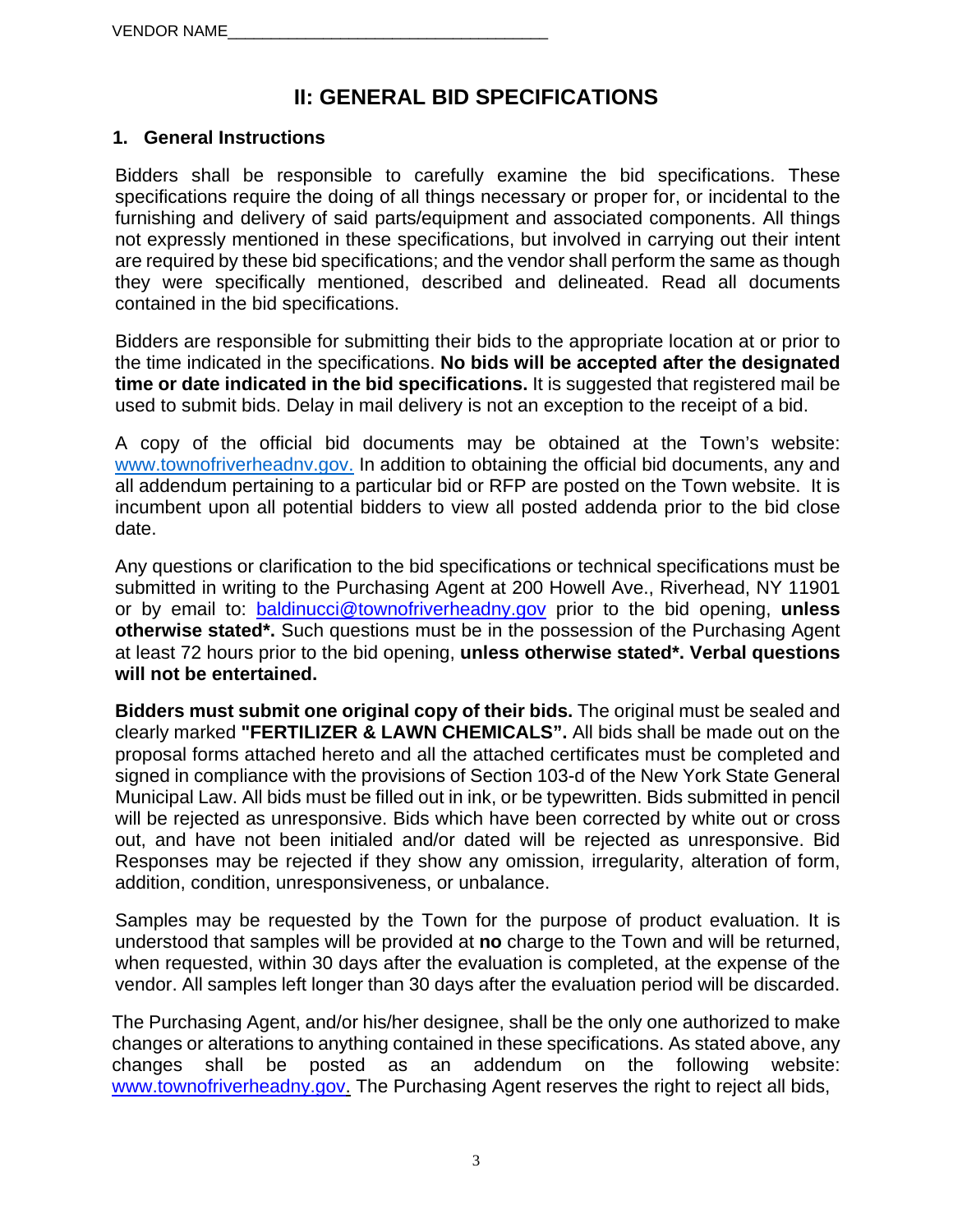parts of all bids, or all bids for any one or more items or contractual services included in the proposed contract, when such rejection is in the best interest of the Town. The contract will be awarded to the vendor(s)/responsible bidder(s) offering the best price, availability to supply products within the requested time frames, and for specialty/in season items for pick up proximity to the Town's Buildings & Grounds facility. A responsible bidder is a producer, dealer, vendor who has demonstrated judgment and integrity, is of good reputation, experienced in his/her work, whose record of past performance is established as satisfactory, and whose financial status is such to provide no risk to the Town of Riverhead in its contractual relations.

No bidder may withdraw a bid within forty-five (45) days after the actual date of the bid opening. Any bidder who does not honor their bid within the forty-five (45) days may be barred from bidding in any jurisdiction in New York State.

Any bidder, contractor, or manufacturer who, in the course of his work, uses or supplies products which may be toxic or harmful, shall provide an MSDS to the Town of Riverhead Purchasing Department prior to the use of those products by the Town or the contractor.

Bidders who are required to adhere to the prevailing wage schedule shall obtain and maintain a current schedule from the New York State Department of Labor for the entire term of the contract. The Town may audit adherence to this schedule at any time during or after the contract period.

By submission of this bid, each bidder and each person signing on behalf of any bidder certifies, and in the case of a joint bid each party thereto certifies as to its own organization, under penalty of perjury, that to the best of its knowledge and belief that each bidder is not on the list created pursuant to paragraph (b) of subdivision 3 of section 165-a of the state finance law.

# **2. Bid Costs and Expenses**

 The Town of Riverhead will not pay any costs incurred by any Bidder/Vendor associated with any aspect of responding to the request for bids, including bid preparation, printing or delivery, or negotiation process.

#### **3. Bid Expiration Date**

Prices quoted in the bid shall remain fixed and binding on the Bidder for at least one year from the date of the date of award or such other date set forth in these specifications and, upon mutual consent, an option to extend for an additional year.

#### **4. Non-Conforming Bids**

Non-conforming Bids will not be considered. Non-conforming bids are defined as those that do not meet the requirements of the bid specification. The determination of whether a bid requirement is substantive or a mere formality shall reside solely within the Town of Riverhead.

#### **5. Sub-Contracting**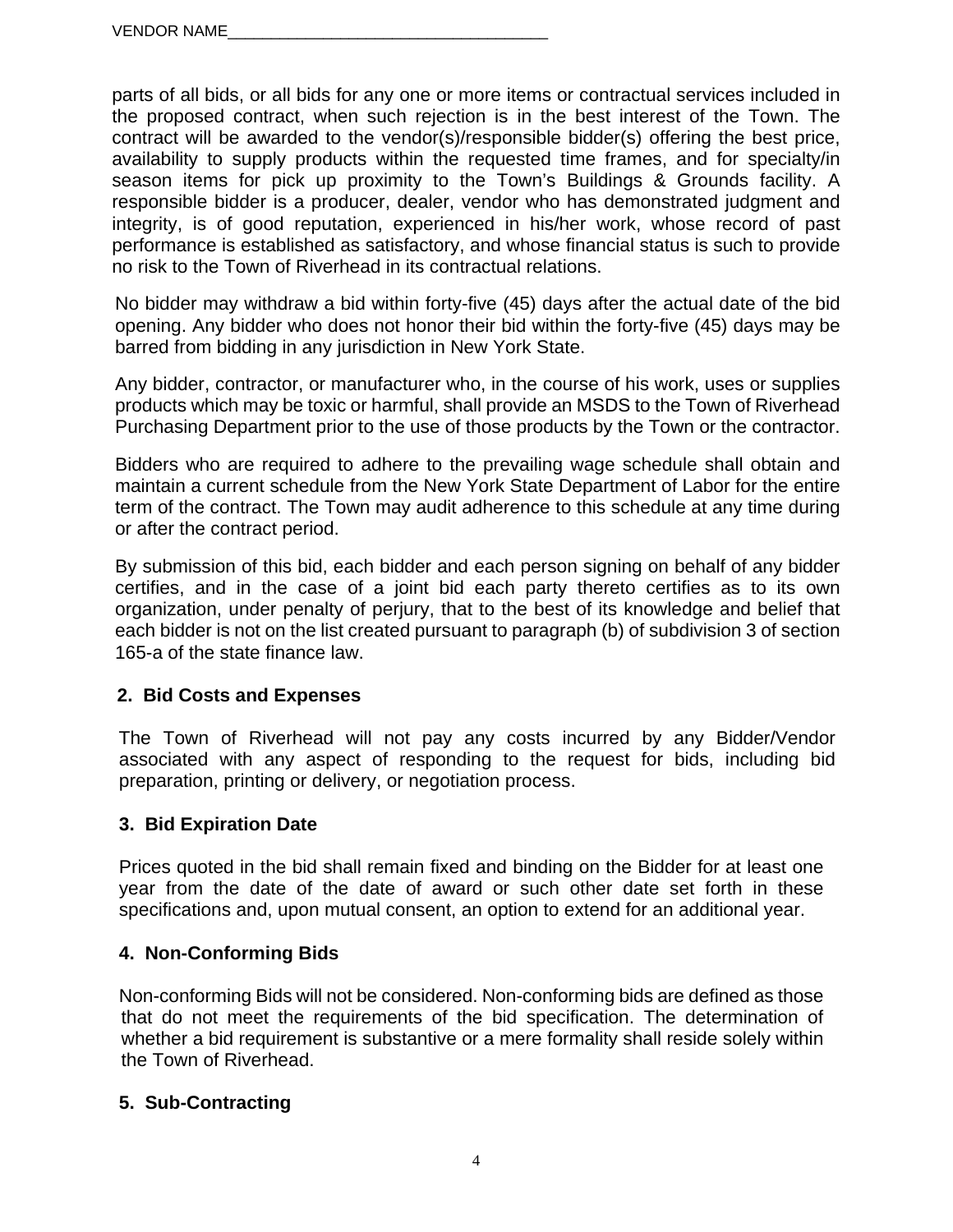The Bidder/Vendor selected shall be solely responsible for contractual performance and Bidder/Vendor assumes all responsibility for the quality of work (i.e. supply and delivery of fertilizer and lawn chemicals) performed under this contract.

### **6. Discrepancies and Omissions**

Bidder/Vendor is fully responsible for the completeness and accuracy of their bid, and for examining this bid and all addenda. Failure to do so will be at the sole risk of Bidder/Vendor. Should Bidder/Vendor find discrepancies, omissions, unclear or ambiguous intent or meaning, or should any questions arise concerning this request for bid, Bidder/Vendor shall notify the Town Clerk of the Town of Riverhead in writing, of such findings at least five (5) days before the bid opening. This will allow issuance of any necessary addenda. It will also help prevent the opening of a defective bid and exposure of Bidder/Vendor's bid upon which award could not be made. All unresolved issues should be addressed in the bid. Protests based on any omission or error, or on the content of the solicitation, will be disallowed if these faults have not been brought to the attention of the Designated Contact, in writing, no later than five (5) calendar days prior to the time set for opening of the bids.

### **7. Town's Right to Reject Bids**

The Town reserves the right to accept or reject any or all bids or any part of any bid, to waive defects, technicalities or any specifications (whether they be in the Town's specifications or Bidder/Vendor's response), to sit and act as sole judge of the merit and qualifications of each product offered, or to solicit new bids on the same project or on a modified project which may include portions of the originally proposed project as the Town may deem necessary in the best interest of the Town.

#### **8. Town's Right to Cancel Solicitation**

The Town reserves the right to cancel this solicitation at any time during the procurement process, for any reason or for no reason. The Town makes no commitments expressed or implied, that this process will result in a business transaction with any Bidder/Vendor.

#### **9. Notification of Withdrawal of Bid**

Bidder/Vendor may modify or withdraw its bid by written request, provided that both bid and request is received by the Town prior to the bid due date. Bids may be re-submitted in accordance with the Bid Notice due date in order to be considered further. Bids become the property of the Town at the bid submission deadline. All bids received are considered firm offers at that time.

#### **10. Exceptions to the Bid Specifications**

Any exceptions to the Bid Specifications or the Town's terms and conditions, must be highlighted and included in writing in the bid. Acceptance of exceptions is within the sole discretion of the evaluation of the Town.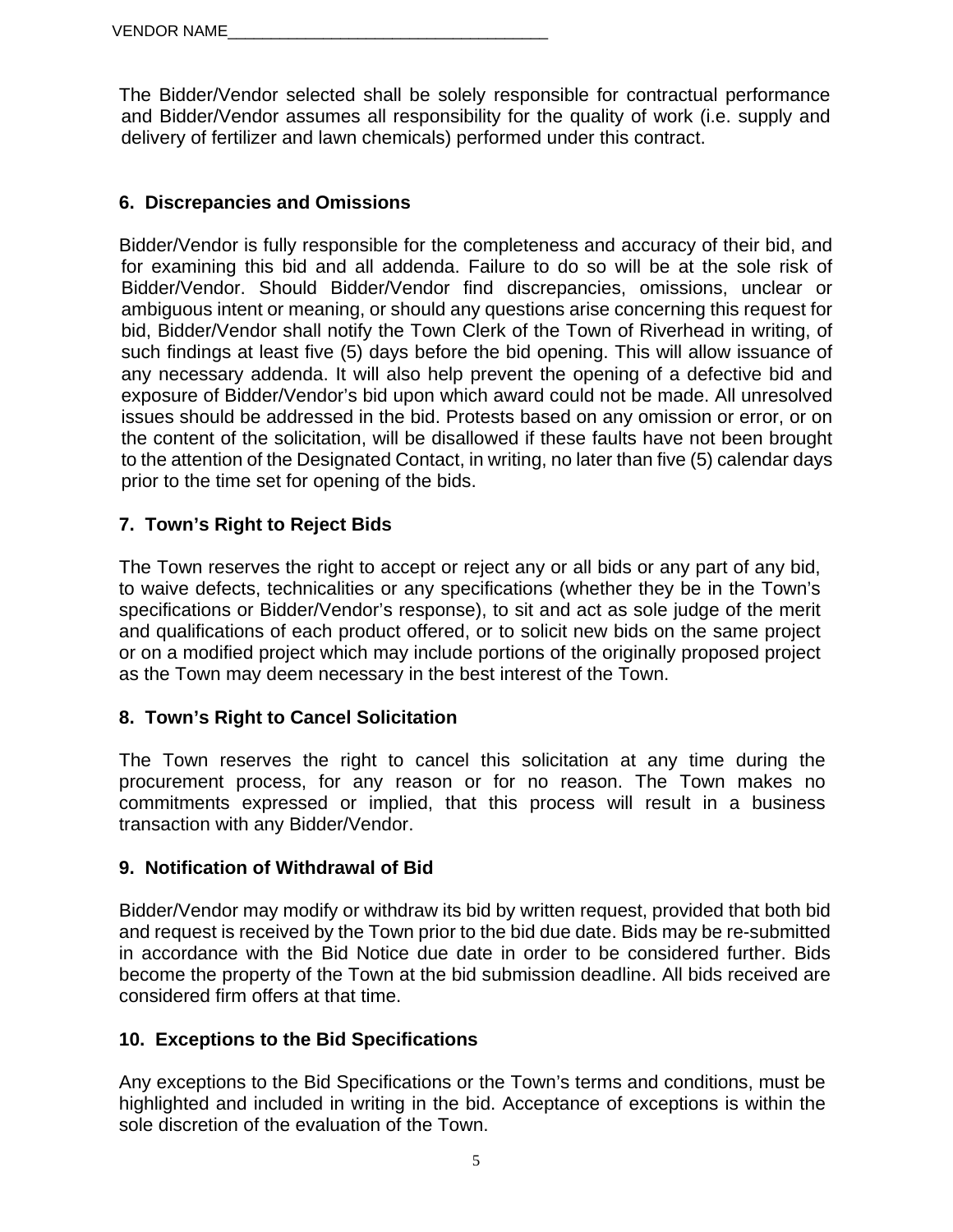# **11. Award of Contract**

The final award of a contract is subject to approval by the Town. The Town has the sole right to select the successful Bidder/Vendor(s) for award, to reject any bid as unsatisfactory or non- responsive, to award a contract to other than the lowest priced bid, to award multiple contracts, or not to award a contract. Notice in writing to a Bidder/Vendor of the acceptance of its bid by the Town will constitute a contract, and no Bidder/Vendor will acquire any legal or equitable rights or privileges until the occurrence of such event.

# **12. Contract Terms and Conditions**

The term of the contract between the successful bidder and the Town shall be for one (1) year from date of contract award. At the end of the contract period, the contract may be extended for three (3) additional twelve-month periods upon the same terms and conditions at the sole discretion of the Town of Riverhead and with the consent of the vendor. The Town also reserves the right to cancel this contract at any time without notice.

# **13. Independent Contractor**

The parties to the contract shall be independent contractors to one another, and nothing herein shall be deemed to cause this agreement to create an agency, partnership, joint venture or employment relationship between parties. Each party shall be responsible for compliance with all applicable workers compensation, unemployment, disability insurance, social security withholding and all other similar matters. Neither party shall be liable for any debts, accounts, obligations or other liability whatsoever of the other party or any other obligation of the other party to pay on the behalf of its employees or to withhold from any compensation paid to such employees any social benefits, workers compensation insurance premiums or any income or other similar taxes.

# **14. Licenses and Permits**

In performance of the contract, the Bidder/Vendor will be required to comply with all applicable federal, state and local laws, ordinances, codes, and regulations. The cost of permits and other relevant costs required in the performance of the contract shall be borne by the successful Bidder/Vendor. The Bidder/Vendor shall be properly licensed and authorized to transact business in the State of New York.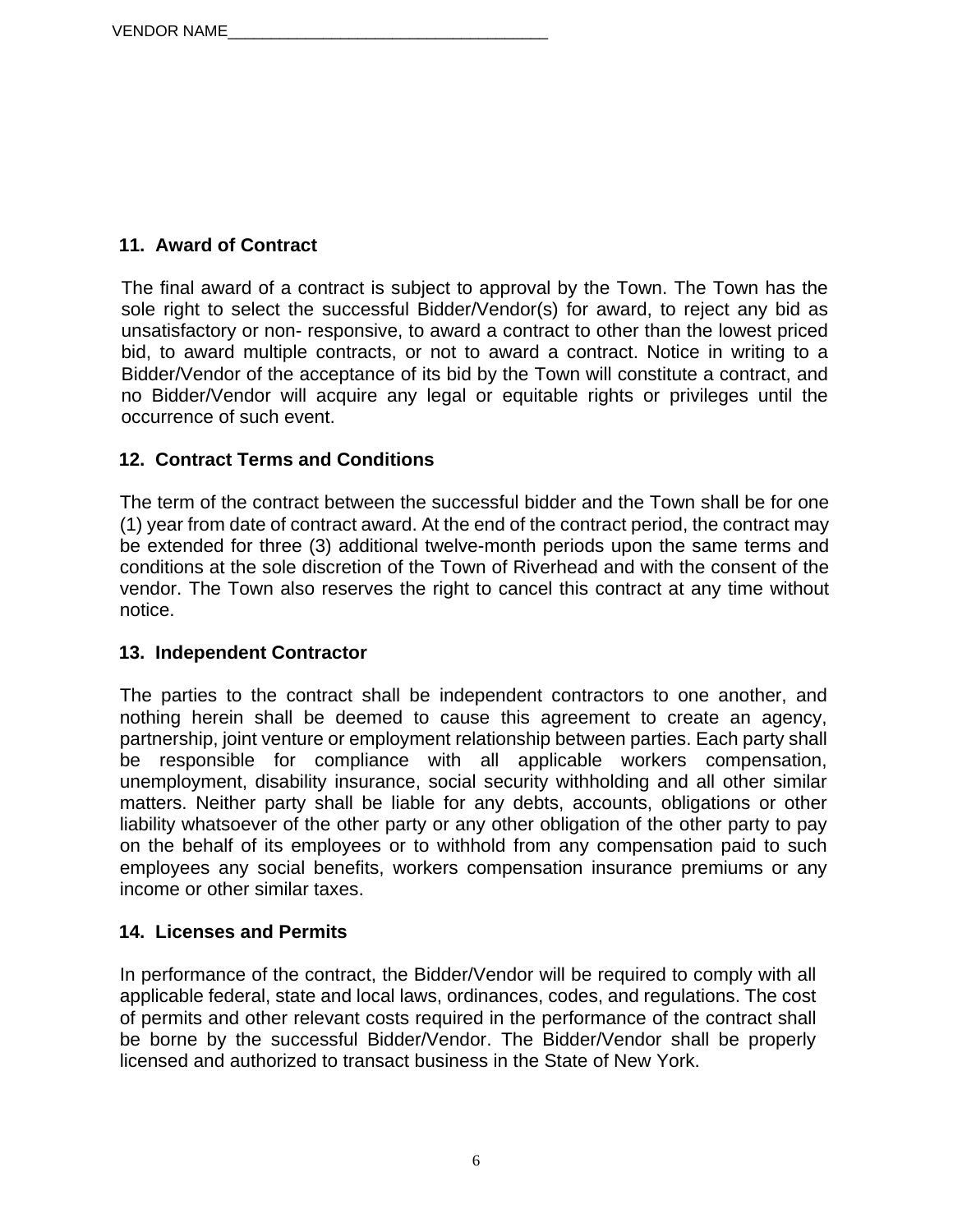# **15. Notice**

Any notice to the Town of Riverhead required under the contract shall be sent to:

**Teresa Baldinucci, Purchasing Agent Town of Riverhead 200 Howell Avenue Riverhead, NY 11901** 

#### **16. Indemnification**

a. General Indemnification**:**

By submitting a bid, the proposing Bidder/Vendor agrees that in the event it is awarded a contract, it will indemnify and otherwise hold harmless the Town of Riverhead, its agents and employees from any and all liability, suits, actions, or claims, together with all costs, expenses for attorney's fees, arising out of the Bidder/Vendor's its agents and employees' performance work or services in connection with the contract, regardless of whether such suits, actions, claims or liabilities are based upon acts or failures to act attributable, ole or part, to the Town, its employees or agents.

b. Insurance

i. Bidder/Vendor recognizes that it is operating as an independent Bidder/Vendor and that it is liable for any and all losses, penalties, damages, expenses, attorney's fees, judgments, and/or settlements incurred by reason of injury to or death of any and all persons, or injury to any and all property, of any nature, arising out of the Bidder/Vendor's negligent performance under this contract, and particularly without limiting the foregoing, caused by, resulting from, or arising out of any act of omission on the part of the Bidder/Vendor in their negligent performance under this contract.

ii. The Bidder/Vendor shall maintain such insurance as will protect against claims under Worker's Compensation Act and from any other claims for damages for personal injury, including death, which may arise from operations under this contract. The Bidder/Vendor is an independent Bidder/Vendor and is not an employee of the Town of Riverhead.

iii. During the term of this contract, the Bidder/Vendor shall, at its own expense, carry insurance minimum limits as set forth above.

# **17. Piggybacking Clause Method of Award**

The contract, if awarded, will be to the lowest responsive/responsible bidder(s) in part or in whole who meet(s) all the terms of the specifications. The TOWN guarantees no minimum or maximum purchases or contracts as a result of award of this bid. The Town of Riverhead reserves the right to allow all municipal and not for profit organizations authorized under the General Municipal Laws of the State of New York, to purchase any goods and/or services awarded as a result of this bid in accordance with the latest amendments to NYS GML 100 through 104. However, it is understood that the extension of such contracts are at the discretion of the vendor and the vendor is only bound to any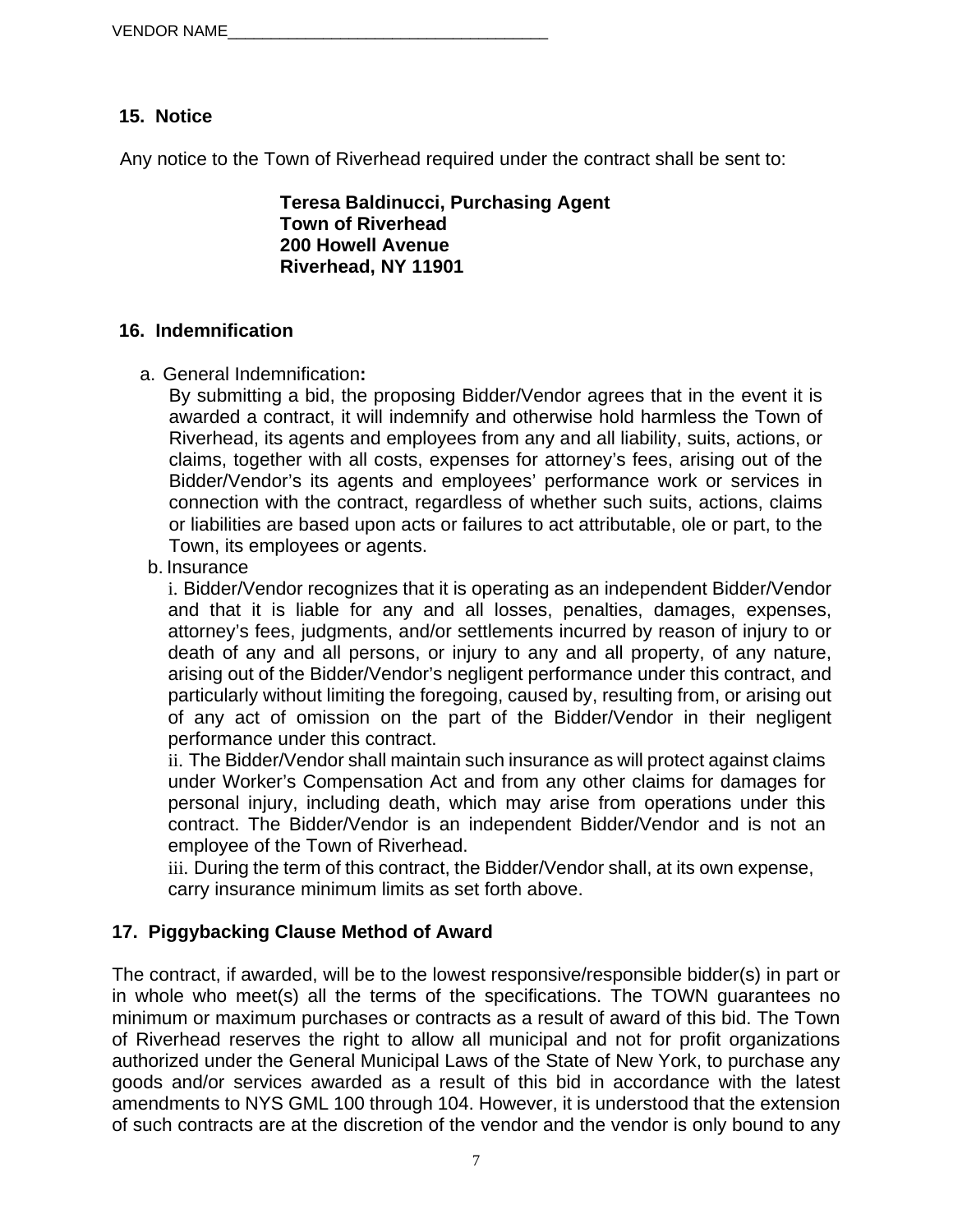contract between the Town of Riverhead and the vendor. Additionally, the TOWN reserves the right to purchase any goods or services included as a part of this bid from any means legally available to it.

#### **18. Delivery**

Delivery is to be made within 3 weeks after receipt of an order via purchase order.

All equipment/supplies delivered shall be delivered "on the ground" at the delivery point designated on the purchase order. Unit prices should include delivery to the Town of Riverhead Maintenance facility or Department requesting same..

#### **19. Quantity**

The Town of Riverhead is in no way obligated to purchase quantities neither shown nor limited to said quantities listed.

#### **20. Invoices & Payments**

- a. The vendor shall either accept a Town issued credit card or the vendor shall put the item(s) "on account" and submit an invoice for payment to the Town on a monthly basis. The vendor shall not accept cash payment for any item.
- b. All invoices, voucher, packing slips and any correspondence shall include the following: date/time; description of item; identify the Town employee picking up the item(s) or accepting delivery of the item(s). All invoices shall be submitted for payment to:

**Town Hall 200 Howell Ave. Riverhead, NY 11901** 

 **Every invoice must identify the employee picking up or accepting the item.** 

#### **21. Contract Period**

The contract period for this bid award shall be for one (1) year from date of awarded contract for three (3) additional twelve-month periods, upon the mutual agreement of both parties.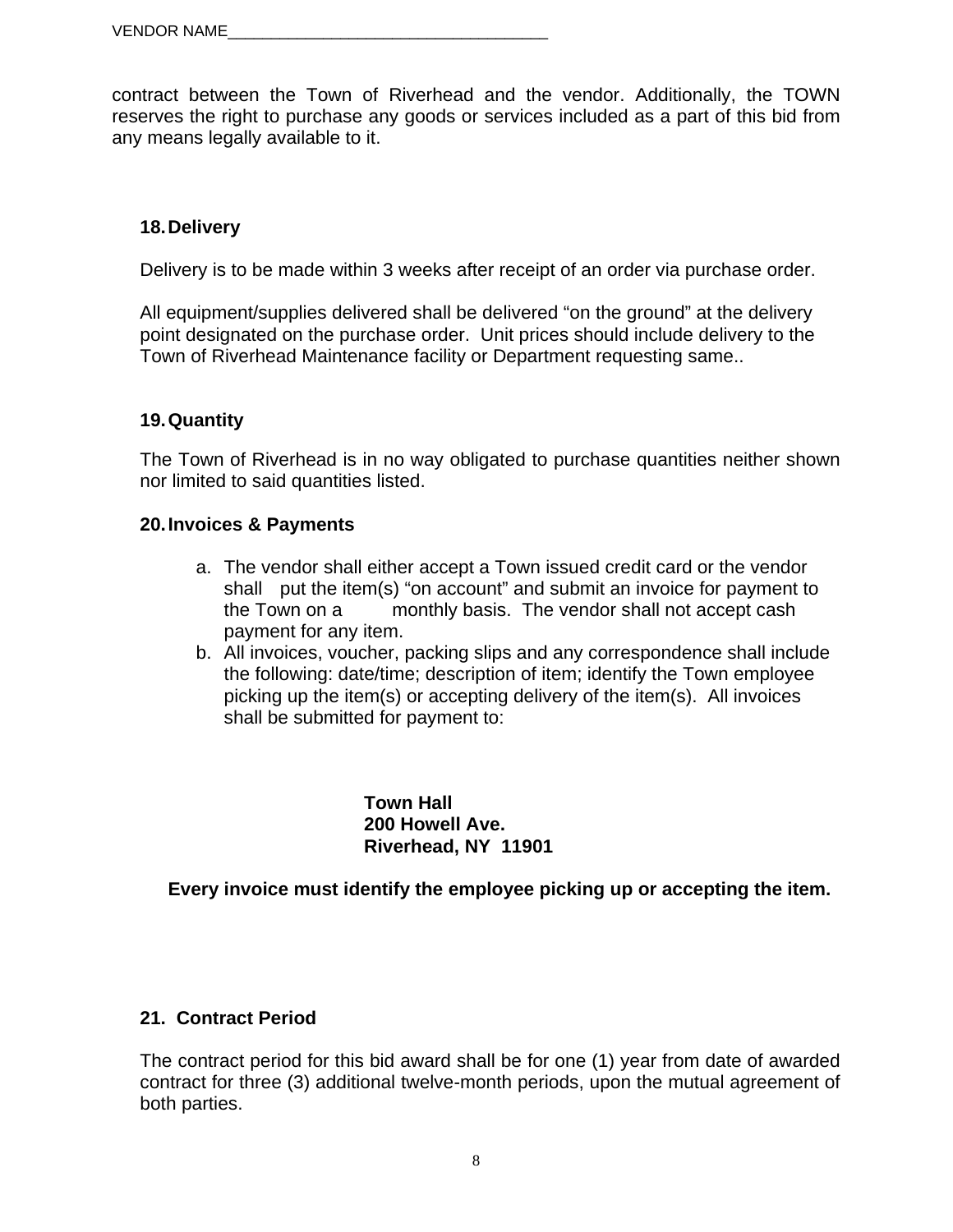Compliance with Rules and Regulations

The associated product furnished shall comply with all provisions which would be applicable, if the Town of Riverhead were a private corporation of Federal and State of New York Laws, Ordinances, Codes, Rules, Regulations, Orders, Permits and Licenses and with fire underwriters requirement, requirements set forth herein exceed such provisions, these Specifications shall control, only if applicable to this particular bid.

### **22. Deviation**

All proposed minor deviations, with full details, must be listed on a separate Detail Sheet, which must be attached to and made part of this bid.

The Town of Riverhead reserves the absolute right in its sole discretion to accept that bid, if any, which under all circumstances will best serve the public interest.

#### **23. Reservations**

The Town Board of the Town of Riverhead reserves the right and responsibility to reject any or all bids if they believe such action to be in the best interest of the Town.

#### **24. Municipal Indemnification**

The successful bidder must agree to save, keep, bear harmless and fully indemnify the Town and any of its officers, agents, or representatives from all damages, costs or expenses in law or equity that may at any time arise or be set up for an infringement of the patent rights of any person or persons in consequence of the use by the Town or by any of its officers, agents or representatives of articles supplied under the contract arising from bids submitted and of which the successful bidder and manufacturer are not lawfully entitled to sell, provided the Town gives the successful bidder and manufacturer prompt notice in writing of any suit and all information necessary to defend same.

#### **25. Independent Contractor**

In the performance of this Agreement, the Bidder, including its employees, agents, and subcontractors shall act solely as an independent contractor, and nothing contained in or implied by this Agreement shall be construed at any time to create any other relationship between the Town and the Bidder, including employer and employee, partnership, principal and agent, or joint venture.

#### **26. Assignment**

The Contract resulting from this bid and the compensation, which may become due thereunder are not assignable except with prior written approval of the Town.

#### **27. Interpretation**

The Contract resulting from this Solicitation shall be construed under the laws of the State of New York.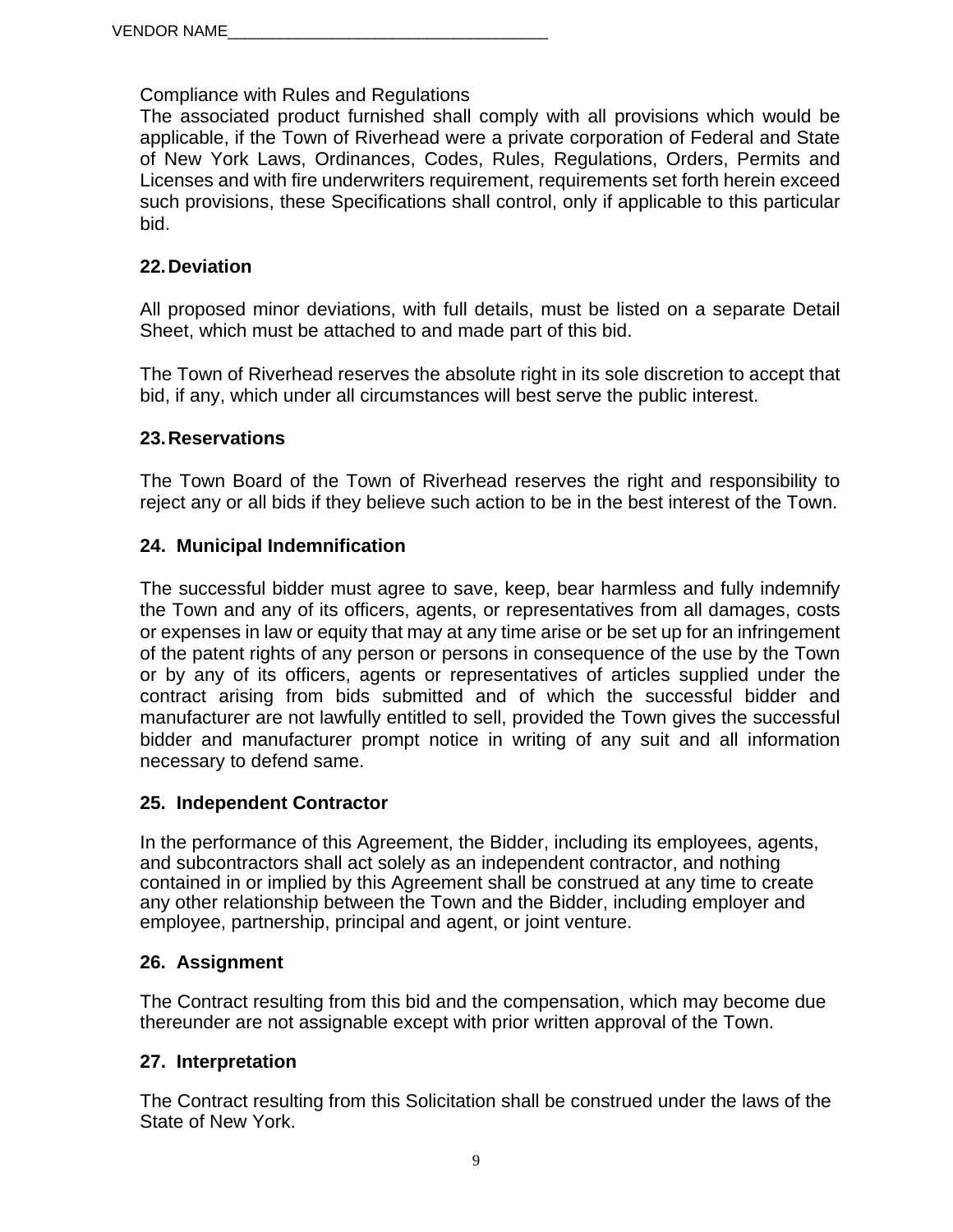# **28. Indemnification**

If a Contract is awarded, the Successful Bidder shall be required to indemnify, defend, and hold the County, its employees, and agents harmless from and against any and all claims, loss, liability, cost, and expenses, including attorney fees, howsoever arising or incurred, alleging personal injury, bodily injury, including death, or property damage arising out of or attributable to the Successful Bidder's performance of the Contract awarded.

### **29. Termination Process**

- a. Termination for Convenience
	- Notwithstanding anything contained herein, the Town may terminate this Agreement anytime, in whole or in part, without showing cause by providing thirty (30) days written notice to the Successful Bidder. The Town shall pay all reasonable costs incurred by the Successful Bidder up to the date of termination. The Successful Bidder shall not be reimbursed for any anticipatory profits, which have not been earned to the date of termination.
- b. The Successful Bidder shall be provided 30 days' notice of any termination not for cause and shall only perform such work during the 30-day notice period that is authorized in writing by the County's Purchasing Agent.
- c. This Agreement may be terminated by the Town upon at least seven (7) days' notice to the Successful Bidder in the event that: (1) the Work is permanently abandoned by the Town; (2) continued Work is deemed by the Town, in its sole discretion, not to be in the best interests of the Town; or (3) monies are no longer available or are not appropriated to fund the Work being performed or to be performed under this Agreement.
- d. Termination for Cause: Notwithstanding anything contained herein, if the Successful Bidder fails to fulfill its obligation under this Agreement properly and on time or otherwise violates any provision of this Agreement, the Town may terminate this Agreement by written notice to the Successful Bidder. The notice shall specify the acts or omissions relied upon as cause for termination. All finished or unfinished goods or services provided by the Successful Bidder shall, at the Town's option, become the Town's property. The Town shall pay the Successful Bidder fair and equitable compensation for satisfactory performance prior to receipt of notice of termination less the amount of damages caused by the Successful Bidder's breach. If the damages are more than the compensation payable to the Successful Bidder, the Successful Bidder shall remain liable after termination, and the Town may take all steps necessary to collect damages.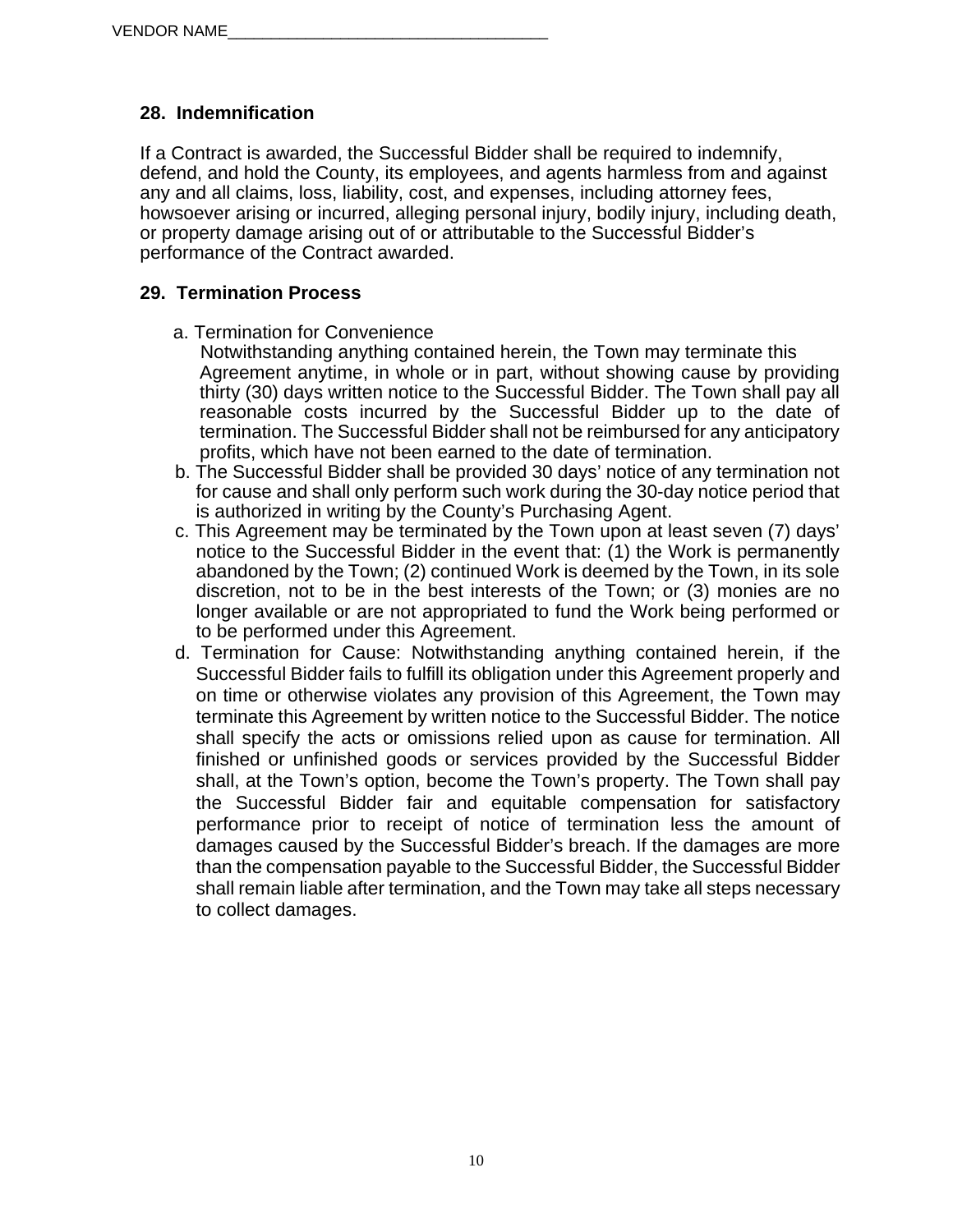### **TOWN OF RIVERHEAD**

#### **FERTILIZER AND LAWN CHEMICAL BID**

#### **BID PROPOSAL SHEET**

| <b>COMPANY NAME:</b>      |  |  |
|---------------------------|--|--|
|                           |  |  |
|                           |  |  |
| <b>COMPANY TELEPHONE:</b> |  |  |
| <b>COMPANY EMAIL:</b>     |  |  |
| <b>COMPANY CONTACT:</b>   |  |  |

I/WE FULLY UNDERSTAND THAT THE ACCEPTANCE OF THIS BID IS SUBJECT TO THE PROVISIONS OF SECTION 103a AND 103b OF THE GENERAL MUNICIPAL LAW.

| SIGNED:       |  |
|---------------|--|
| PRINTED NAME: |  |
| TITLE:        |  |
| DATE:         |  |
|               |  |

NOTE: ITEMS BID MAY BE AWARDED SEPARATELY.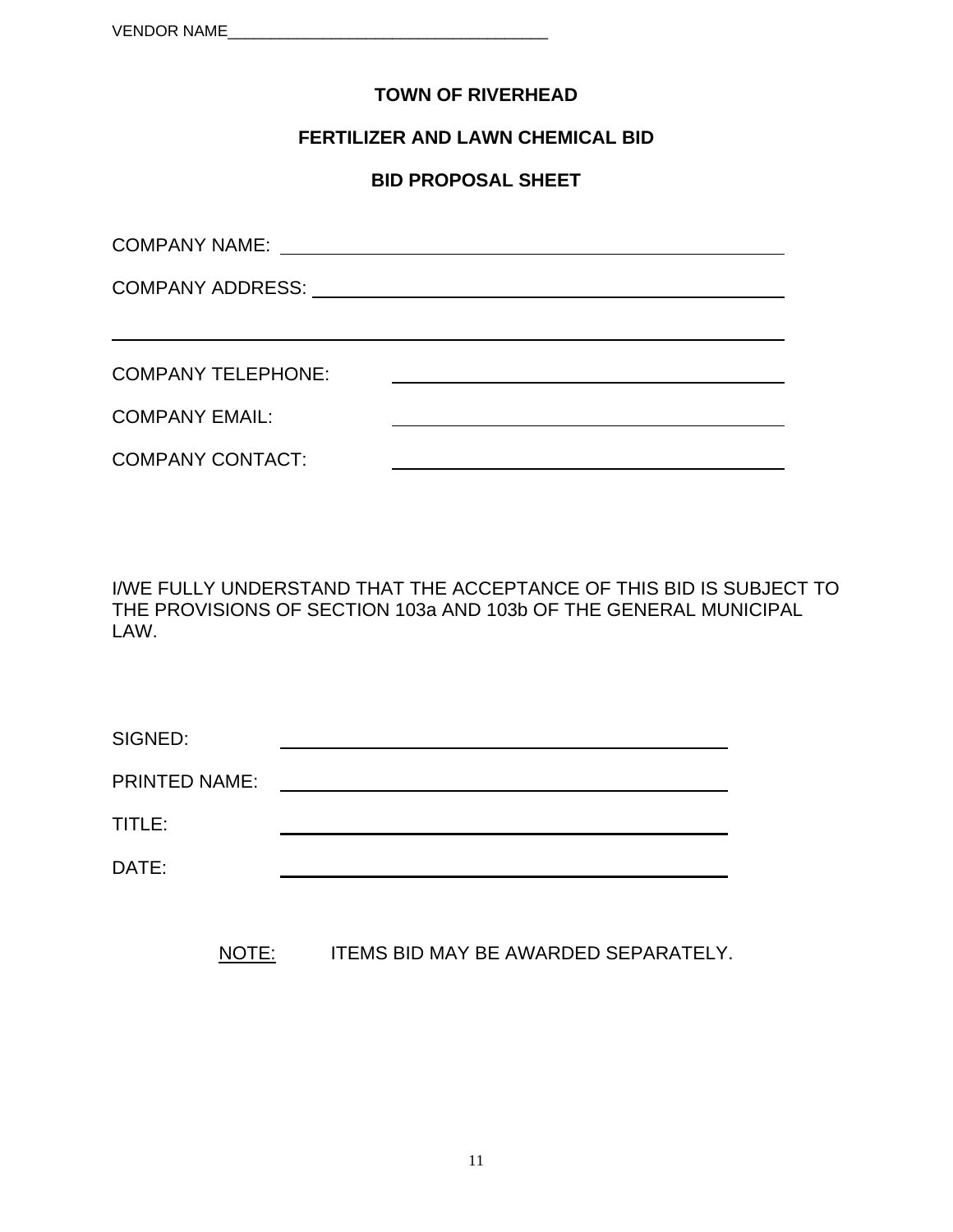| <b>ITEM</b>    | <b>DESCRIPTION</b>                                                        | <b>UNIT COST</b> |
|----------------|---------------------------------------------------------------------------|------------------|
| 1              | GRASS SEED 30% FINE FESCUE, 40% PENTIUM P.<br>RYE, 30% GOLDRUSH, KTY BLUE |                  |
| $\overline{2}$ | RAZOR PRO-GAL 2X2.5 GAL CASE**                                            |                  |
| 3              | ROUNDUP – GAL – 2X2.5 GAL CASE**                                          |                  |
| 4              | BAYLETON 1% G-11.25 LB BAG                                                |                  |

# **TOWN OF RIVERHEAD FERTILIZER AND LAWN CHEMICAL BID**

| 5              | PELLETIZED LIME 40 LB BAG                                                        |  |
|----------------|----------------------------------------------------------------------------------|--|
| 6              | PEAT MOSS 3.8 CU FT. BALE                                                        |  |
| $\overline{7}$ | SCOTTS 19-0-7 26% SCU .9% PENDIMETHALIN<br><b>CRABGRASS CONTROL 46 LB BAG **</b> |  |
| 8              | SCOTTS 18-0-9 29% SCU WEED & FEED 48 LB BAG **                                   |  |
| 9              | ANDERSONS 15-0-5 W/ 2% MERIT<br>50 LB BAG **                                     |  |
| 10             | 24-0-11 40% PSCU 50 LB BAG                                                       |  |
| 11             | 4-2-3 BIOBASIC ORGANIC 50 LB BAG                                                 |  |
| 12             | ROOTS 15-3-8 ORGANIC 50 LB BAG                                                   |  |
| 13             | STARTER 10-20-10 50 LB BAG                                                       |  |
| 14             | <b>ACCLAIM EXTRA 2.5 GAL CONTAINER **</b>                                        |  |
| 15             | WATER SOLUBLE 20-20-20 25 LB BAG                                                 |  |
| 16             | OSMACOTE 15-9-12 5-6 MONTHS<br>40 LB BAG **                                      |  |
| 17             | <b>TURFACE PRO LEAGUE SOIL CONDITIONER</b><br>(REC. DEPT.)                       |  |
| 18             | GUIDE LIME IN 50# BAGS (REC. DEPT)                                               |  |
| 19             | MOUND CLAY BLOCKS (304/PALLET)                                                   |  |
| 20             | TURFACE RED MOUND CLAY (50#BAG)                                                  |  |
| 21             | PHC TERRA SORB MED. GRADE HYDRUGEL 1# JAR                                        |  |
| 22             | PHC TERRA SORB MED. GRADE HYDROGEL 1# JAR                                        |  |
| 23             | <b>TREFLAN WEED PREVENTION 25# BAGS</b>                                          |  |
| 24             | SPEEDZONE HERBICIDE 1 GAL JUG                                                    |  |
|                |                                                                                  |  |

### **\*\* "OR EQUAL" WILL BE CONSIDERED; IF OFFERING A SUBSTITUTE, PLEASE FURNISH NAME AND SIZE OF SUBSTITUTE.**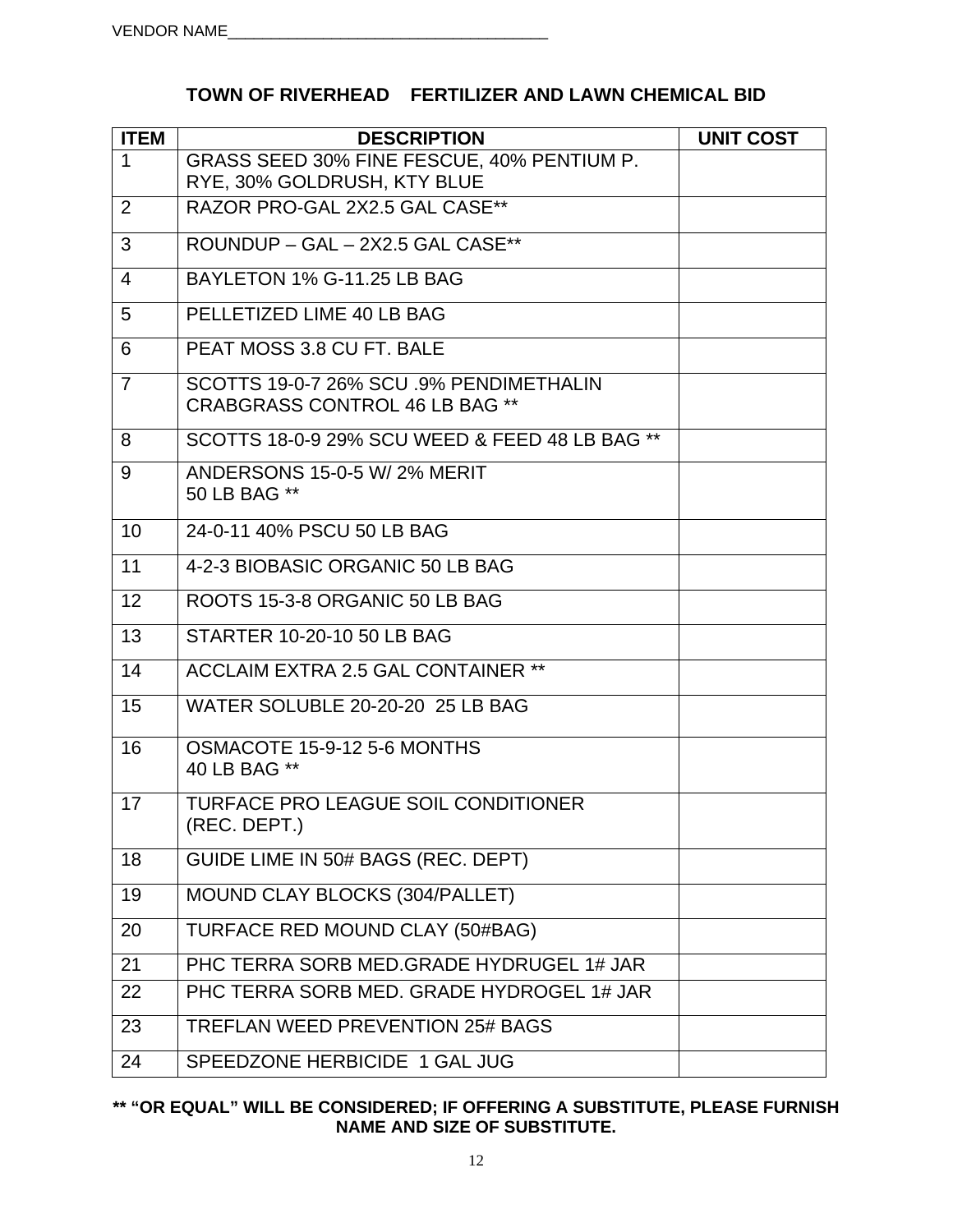### **DISCOUNTS**

If Bidder allows cash discount, it shall be as follows:

| For payment within 15 days of delivery and/or receipt of voucher.<br><b>Discount</b> | ℅ |
|--------------------------------------------------------------------------------------|---|
| For payment within 30 days of delivery and/or receipt of voucher.<br><b>Discount</b> | % |
| (Discount less than 1% will not be considered.)                                      |   |

Discounts will be considered but will not be the determining factor for bid awards.

# **THIS BID WILL BE IN EFFECT FOR ONE YEAR FROM DATE OF AWARD**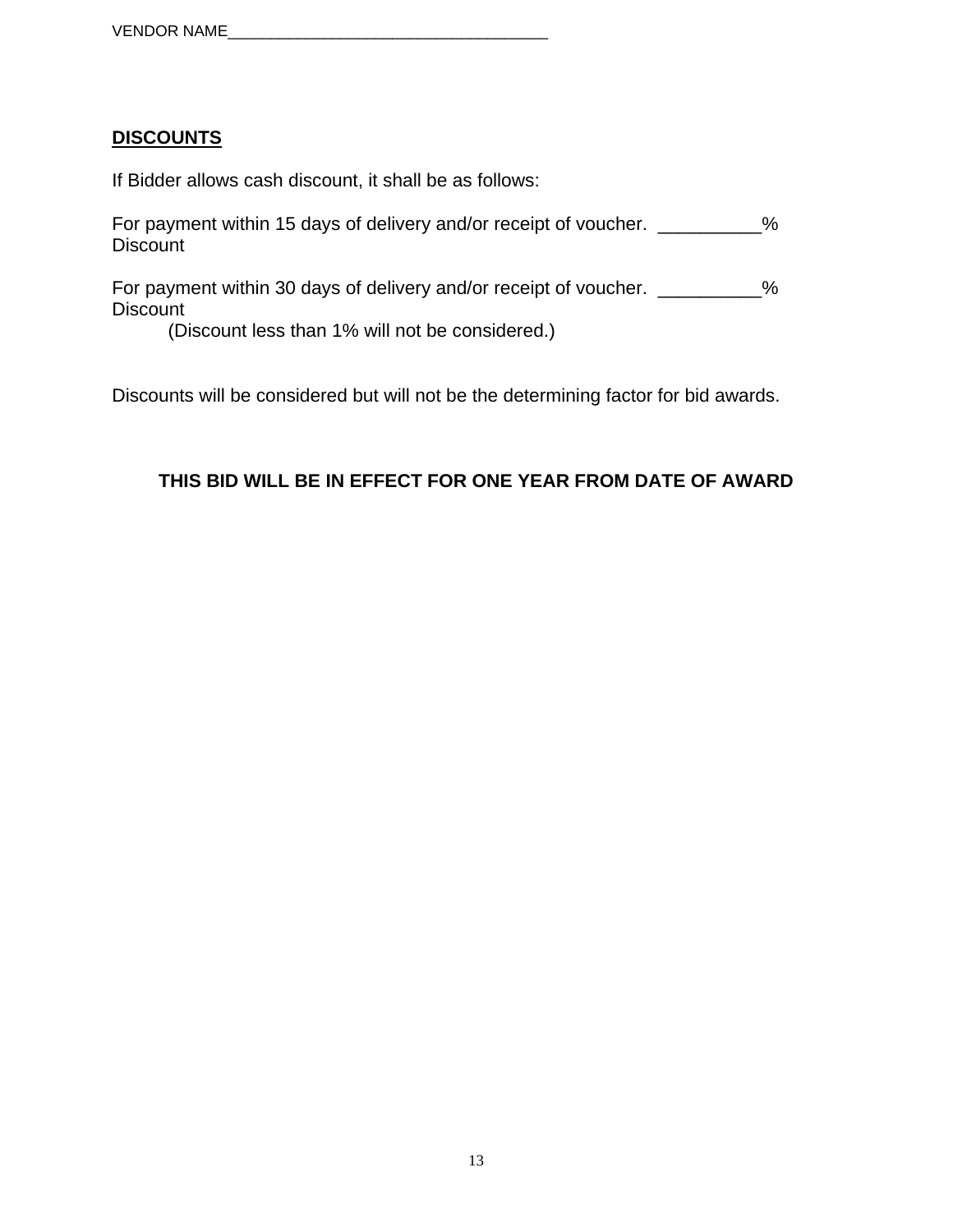I/WE FULLY UNDERSTAND THAT THE ACCEPTANCE OF THIS BID IS SUBJECT TO THE PROVISIONS OF SECTION 103A AND 103B OF THE GENERAL MUNICIPAL LAW.

 $\overline{\phantom{a}}$  , and the contract of the contract of the contract of the contract of the contract of the contract of the contract of the contract of the contract of the contract of the contract of the contract of the contrac

NAME OF AGENT/DEALER

 $\frac{1}{\sqrt{2\pi}}$  ,  $\frac{1}{\sqrt{2\pi}}$  ,  $\frac{1}{\sqrt{2\pi}}$  ,  $\frac{1}{\sqrt{2\pi}}$  ,  $\frac{1}{\sqrt{2\pi}}$  ,  $\frac{1}{\sqrt{2\pi}}$  ,  $\frac{1}{\sqrt{2\pi}}$  ,  $\frac{1}{\sqrt{2\pi}}$  ,  $\frac{1}{\sqrt{2\pi}}$  ,  $\frac{1}{\sqrt{2\pi}}$  ,  $\frac{1}{\sqrt{2\pi}}$  ,  $\frac{1}{\sqrt{2\pi}}$  ,  $\frac{1}{\sqrt{2\pi}}$  , ADDRESS

 $\overline{\phantom{a}}$  , and the contract of the contract of the contract of the contract of the contract of the contract of the contract of the contract of the contract of the contract of the contract of the contract of the contrac CITY, STATE, ZIP CODE

 $\frac{1}{\sqrt{2\pi}}$  ,  $\frac{1}{\sqrt{2\pi}}$  ,  $\frac{1}{\sqrt{2\pi}}$  ,  $\frac{1}{\sqrt{2\pi}}$  ,  $\frac{1}{\sqrt{2\pi}}$  ,  $\frac{1}{\sqrt{2\pi}}$  ,  $\frac{1}{\sqrt{2\pi}}$  ,  $\frac{1}{\sqrt{2\pi}}$  ,  $\frac{1}{\sqrt{2\pi}}$  ,  $\frac{1}{\sqrt{2\pi}}$  ,  $\frac{1}{\sqrt{2\pi}}$  ,  $\frac{1}{\sqrt{2\pi}}$  ,  $\frac{1}{\sqrt{2\pi}}$  , CONTACT PERSON

\_\_\_\_\_\_\_\_\_\_\_\_\_\_\_\_ \_\_\_\_\_\_\_\_\_\_\_\_\_\_\_\_\_\_\_\_\_\_\_\_\_\_\_\_\_ DATE SIGNATURE OF DEALER/AGENT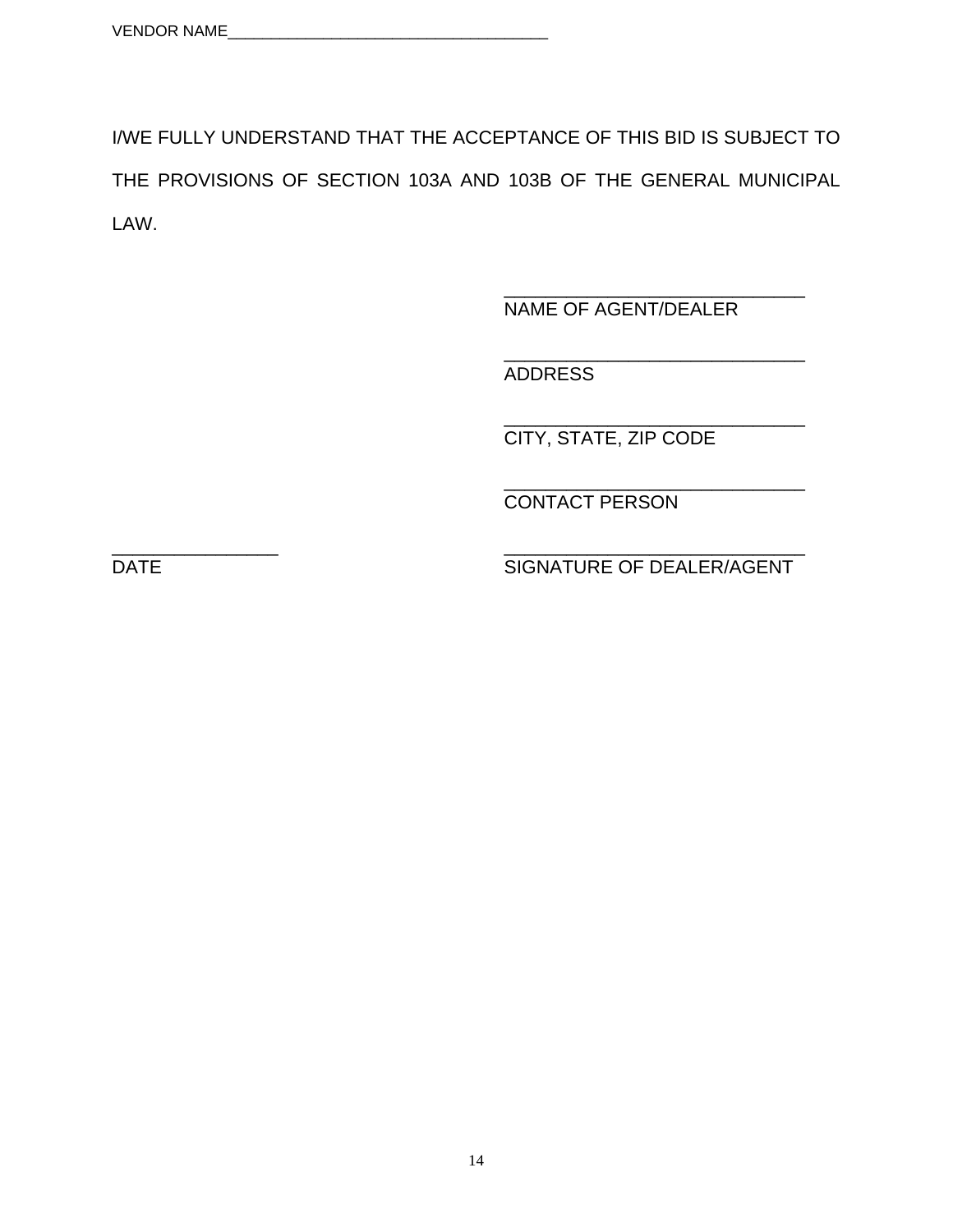### NON-COLLUSIVE CERTIFICATE

MUST BE COMPLETED, SIGNED, NOTARIZED AND RETURNED WITH BID

#### UNDER PENALTIES OF PERJURY:

\_\_\_\_\_\_\_\_\_\_\_\_\_\_\_\_\_\_\_\_\_\_\_\_\_\_\_\_\_\_\_\_\_\_\_\_\_\_(BIDDER), BEING DULY SWORN,

DEPOSES AND SAYS:

- A) This bid or proposal has been independently arrived at without collusion with any other bidder or with any competitor or potential competitor;
- B) This bid or proposal has not knowingly been disclosed, prior to the opening of bids or proposals for this project, to any other bidder, competitor, or potential competitor;
- C) No attempt has been made or will be made to induce any other person, partnership, or corporation to submit or not to submit a bid or proposal;
- D) The person signing this bid or proposal certifies that he has been fully informed regarding the accuracy of the statements contained in this certification, and under penalties of perjury, affirms the truth thereof, such penalties being applicable to the bidder as the person signing on its behalf; and
- E) That the attached hereto (if a corporate bidder) is a certified copy of a resolution authorizing the execution of this certificate by the signatory of this bid or proposal on behalf of the corporate bidder.

|                      | (PRINT CORPORATION NAME)                  |
|----------------------|-------------------------------------------|
|                      |                                           |
|                      |                                           |
|                      |                                           |
|                      | (TITLE)                                   |
|                      |                                           |
|                      |                                           |
|                      |                                           |
|                      | Sworn to before me this ________          |
|                      | Day of ________________________, 20______ |
|                      |                                           |
| <b>NOTARY PUBLIC</b> |                                           |
|                      |                                           |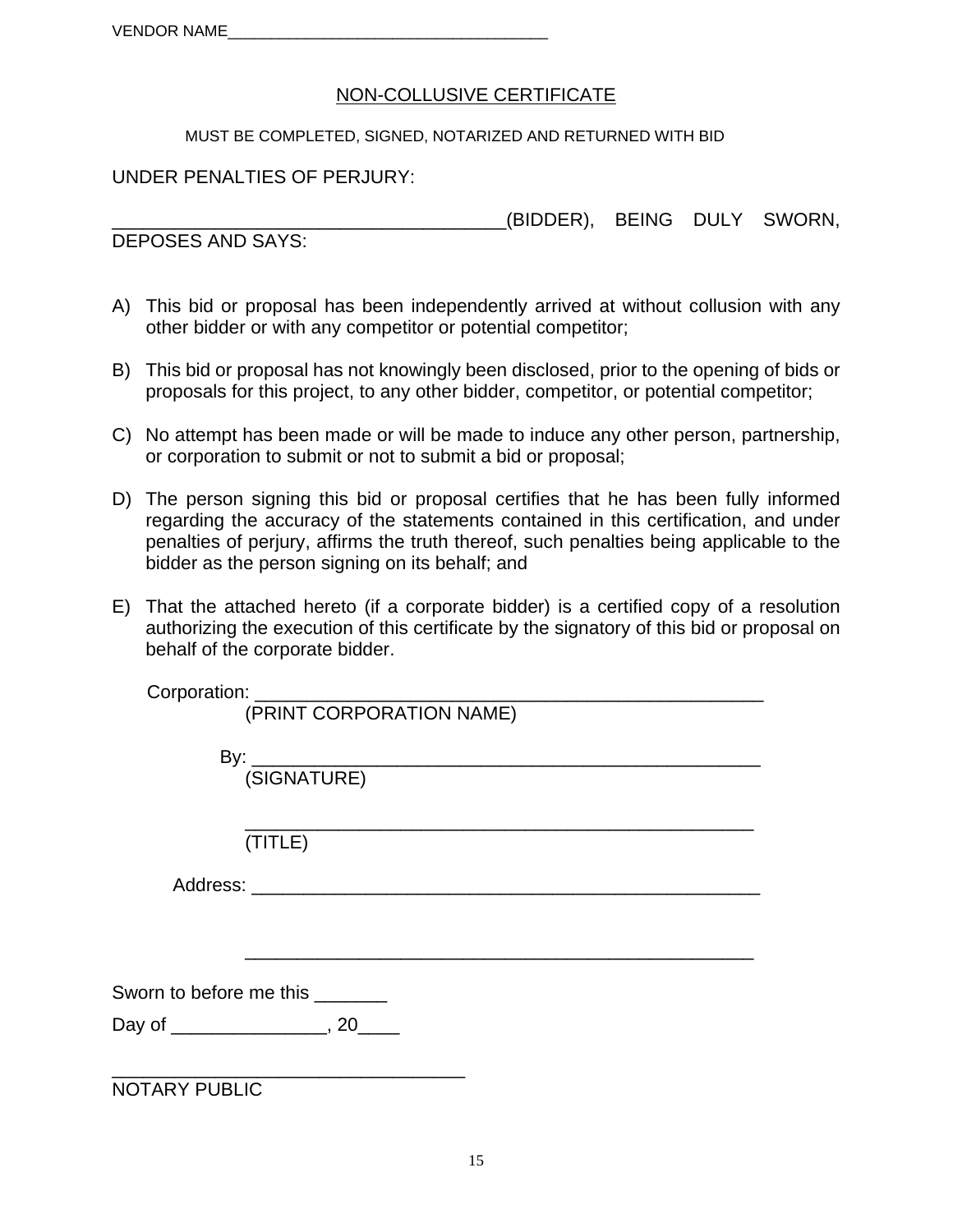# IRAN DIVESTMENT ACT CERTIFICATION

As a result of the Iran Divestment Act of 2012 (Act), Chapter 1 of the 2012 Laws of New York, a new provision has been added to the State Finance Law (SFL), § 165-a, effective April 12, 2012. Under the Act, the Commissioner of the Office of General Services (OGS) will be developing a list (prohibited entities list) of "persons" who are engaged in "investment activities in Iran" (both are defined terms in the law). Pursuant to SFL § 165 a(3)(b), the initial list is expected to be issued no later than 120 days after the Act's effective date, at which time it will be posted on the OGS website.

By submitting a bid in response to this solicitation or by assuming the responsibility of a Contract awarded hereunder, Bidder/Contractor (or any assignee) certifies that once the prohibited entities list is posted on the OGS website, it will not utilize on such Contract any subcontractor that is identified on the prohibited entities list.

Additionally, Bidder/Contractor is advised that once the list is posted on the OGS website, any Contractor seeking to renew or extend a Contract or assume the responsibility of a Contract awarded in response to the solicitation, must certify at the time the Contract is renewed, extended or assigned that it is not included on the prohibited entities list.

During the term of the Contract, should the TOWN OF RIVERHEAD receive information that a person is in violation of the above-referenced certification, the TOWN OF RIVERHEAD will offer the person an opportunity to respond. If the person fails to demonstrate that it has ceased its engagement in the investment which is in violation of the Act within 90 days after the determination of such violation, then the TOWN OF RIVERHEAD shall take such action as may be appropriate including, but not limited to, imposing sanctions, seeking compliance, recovering damages, or declaring the Contractor in default.

The TOWN OF RIVERHEAD reserves the right to reject any bid or request for assignment for an entity that appears on the prohibited entities list prior to the award of a contract, and to pursue a responsibility review with respect to any entity that is awarded a contract and appears on the prohibited entities list after contract award.

| Signature:         |  |
|--------------------|--|
| <b>Print Name:</b> |  |
| Title:             |  |
| Company Name:      |  |
| Date:              |  |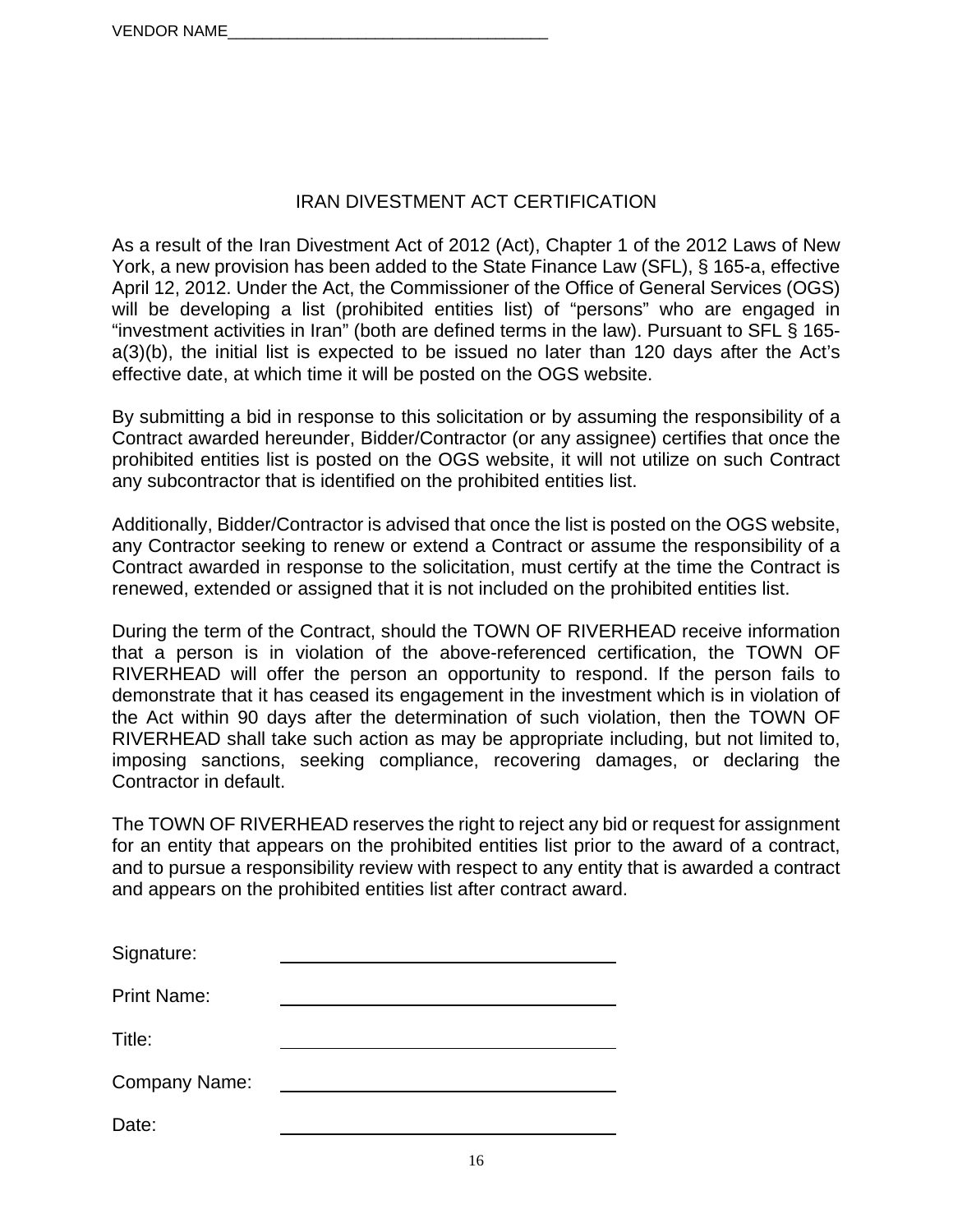### **SEXUAL HARASSMENT**

"By submission of this bid, each bidder and each person signing on behalf of any bidder certifies, and in the case of a joint bid each party thereto certifies as to its own organization, under penalty of perjury, that the bidder has and has implemented a written policy addressing sexual harassment prevention in the workplace and provides annual sexual harassment prevention training to all of its employees. Such policy shall, at a minimum, meet the requirements of Section 201-G of the Labor Law."

 $\frac{1}{\sqrt{2\pi}}$  ,  $\frac{1}{\sqrt{2\pi}}$  ,  $\frac{1}{\sqrt{2\pi}}$  ,  $\frac{1}{\sqrt{2\pi}}$  ,  $\frac{1}{\sqrt{2\pi}}$  ,  $\frac{1}{\sqrt{2\pi}}$  ,  $\frac{1}{\sqrt{2\pi}}$  ,  $\frac{1}{\sqrt{2\pi}}$  ,  $\frac{1}{\sqrt{2\pi}}$  ,  $\frac{1}{\sqrt{2\pi}}$  ,  $\frac{1}{\sqrt{2\pi}}$  ,  $\frac{1}{\sqrt{2\pi}}$  ,  $\frac{1}{\sqrt{2\pi}}$  , AUTHORIZED SIGNATURE

 $\frac{1}{\sqrt{2\pi}}$  , which is a set of the set of the set of the set of the set of the set of the set of the set of the set of the set of the set of the set of the set of the set of the set of the set of the set of the set of PRINTED NAME/TITLE/DATE